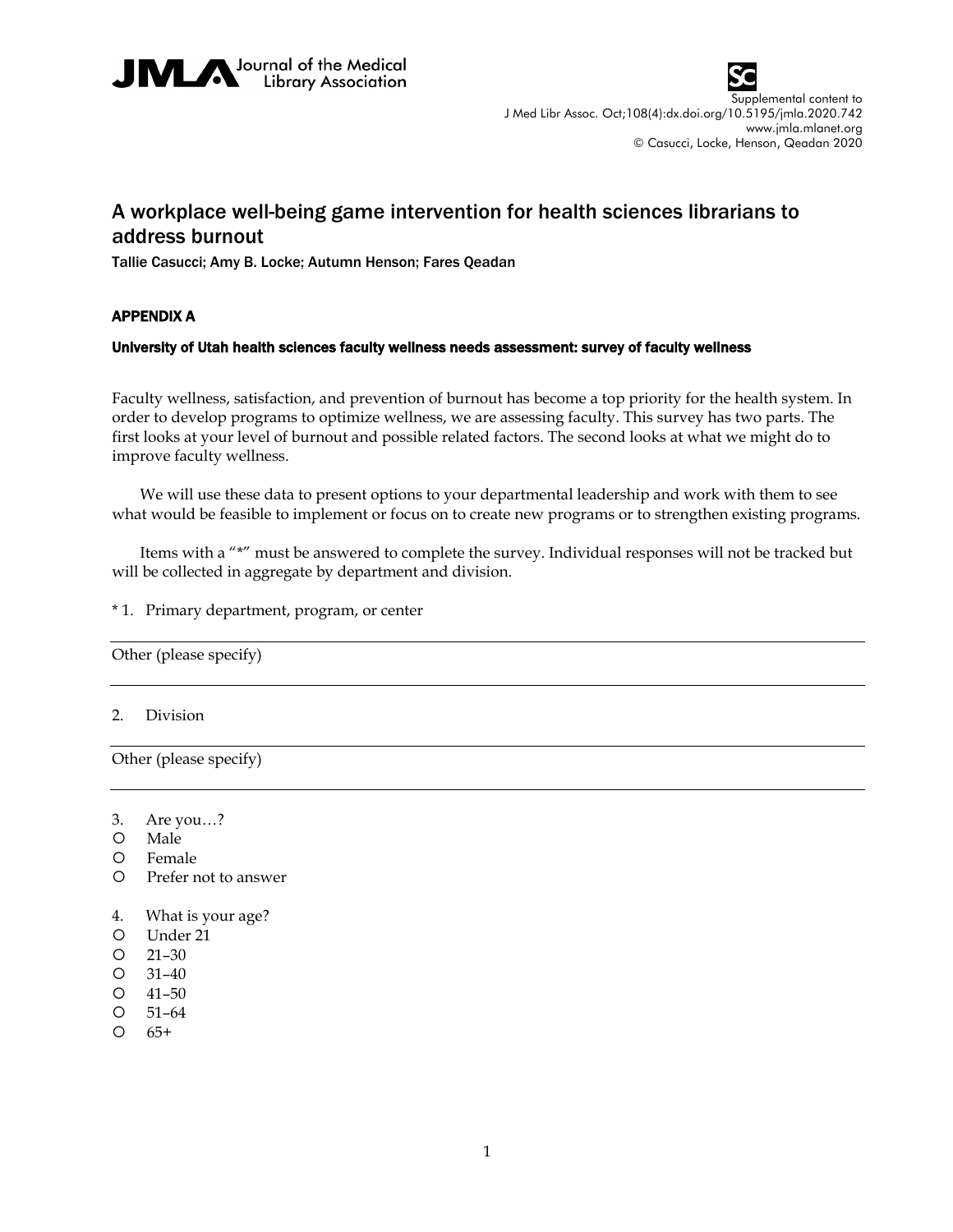



- 5. Are you of Hispanic or Latino origin?
- Yes
- O No
- Prefer not to answer
- 6. What is your race?
- Asian
- Black or African American
- American Indian or Alaska Native
- Native Hawaiian or Other Pacific Islander
- White
- Prefer not to answer
- Other (please specify)

| *7. Overall, I am satisfied with my current job     |          |                            |                |                |  |  |  |
|-----------------------------------------------------|----------|----------------------------|----------------|----------------|--|--|--|
| Strongly disagree                                   | Disagree | Agree                      | Strongly agree |                |  |  |  |
|                                                     |          |                            |                |                |  |  |  |
|                                                     |          |                            |                |                |  |  |  |
| *8. I feel a great deal of stress because of my job |          |                            |                |                |  |  |  |
| Strongly disagree                                   | Disagree | Neither agree nor disagree | Agree          | Strongly agree |  |  |  |
|                                                     |          |                            |                |                |  |  |  |

\*9. Using your own definition of "burnout," please select which of the following statements best describes you

I enjoy my work. I have no symptoms of burnout.

I am under stress and don't always have as much energy as I did, but I don't feel burned out.

I am definitely burning out and have one or more symptoms of burnout, e.g., emotional exhaustion.

- The symptoms of burnout that I'm experiencing won't go away. I think about work frustrations a lot.
- I feel completely burned out. I am at the point where I may need to seek help.

\*10. My control over my workload is

|          | Poor Marginal                                 | Satisfactory Good Optimal                     |                          |         |
|----------|-----------------------------------------------|-----------------------------------------------|--------------------------|---------|
| <u>റ</u> | $\left( \begin{array}{c} \end{array} \right)$ | $\left( \begin{array}{c} \end{array} \right)$ | $\overline{\phantom{a}}$ | $\circ$ |

\*11. On the scale below, please indicate which number best describes the atmosphere in your primary work area

|  | Calm Somewhat calm Busy, but reasonable | Very busy | Hectic and chaotic |  |
|--|-----------------------------------------|-----------|--------------------|--|
|  |                                         |           |                    |  |

| *12. My professional values are well aligned with those of my organizational leaders |                            |       |                |  |  |  |  |
|--------------------------------------------------------------------------------------|----------------------------|-------|----------------|--|--|--|--|
| Strongly disagree<br>Disagree                                                        | Neither agree nor disagree | Agree | Strongly agree |  |  |  |  |

\*13. Do you see patients?

Yes

O No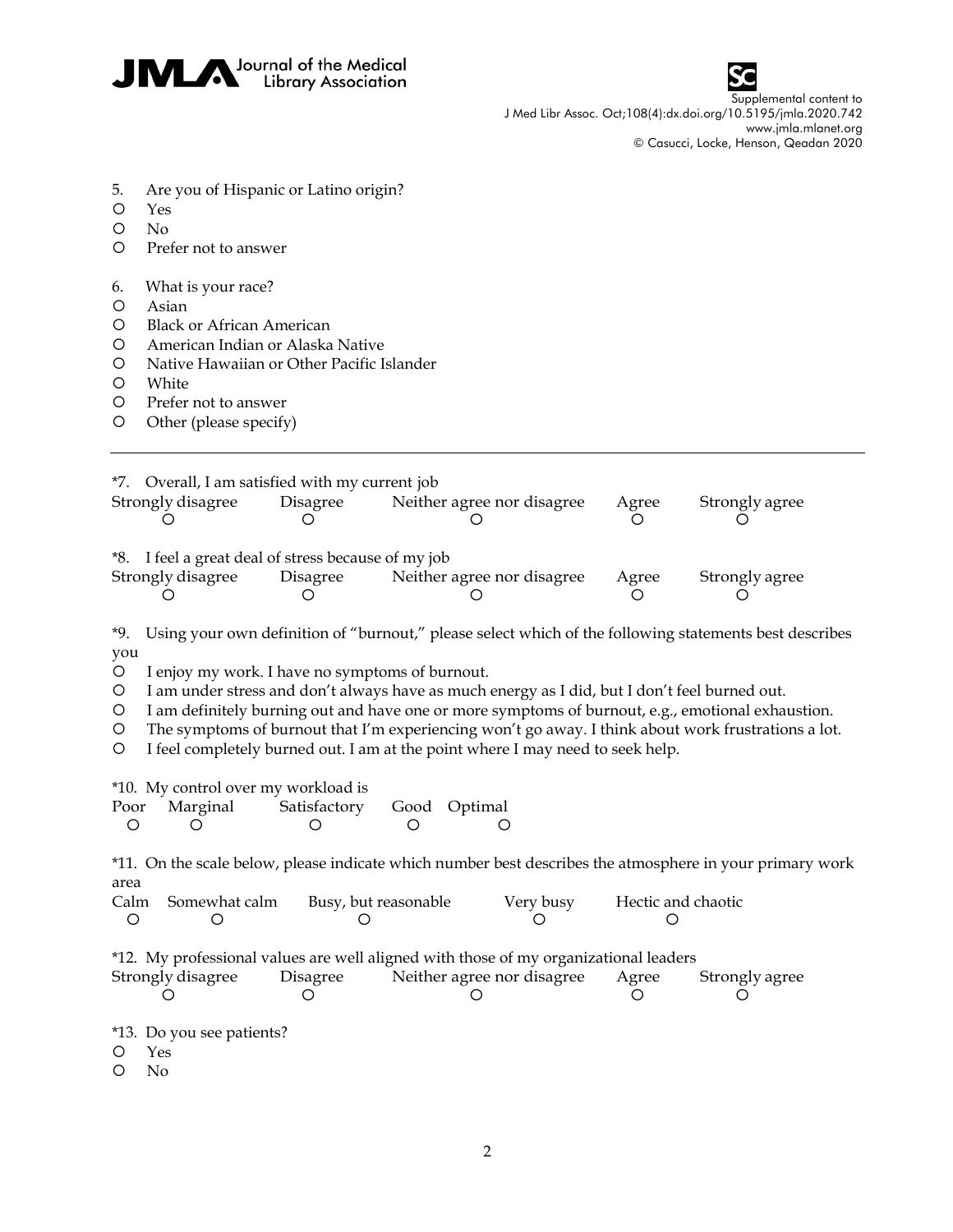



| Poor<br>O                                   | *14. The degree to which my care team works efficiently together is<br>Marginal<br>O                        | Satisfactory<br>O | Good<br>O | Optimal<br>O                                                                                        |
|---------------------------------------------|-------------------------------------------------------------------------------------------------------------|-------------------|-----------|-----------------------------------------------------------------------------------------------------|
| Poor<br>$\circ$                             | *15. Sufficiency of time for documentation is<br>Marginal<br>$\circ$                                        | Satisfactory<br>O | Good<br>O | Optimal<br>O                                                                                        |
| 16.<br>O<br>O<br>O<br>O<br>O<br>O<br>O<br>O | Less than 20<br>$20 - 29$<br>30-39<br>$40 - 49$<br>50-59<br>$60 - 69$<br>$70 - 80$<br>More than 80          |                   |           | How many hours do you spend on work per week, including hours spent outside the office or hospital? |
| 17.<br>O<br>O<br>O<br>O                     | What is your percent full-time equivalent (FTE)?<br>Less than 0.50<br>$0.50 - 0.74$<br>$0.75 - 0.95$<br>1.0 |                   |           |                                                                                                     |
| 18.<br>O<br>O<br>O<br>$\circ$               | Inpatient<br>Outpatient<br>Both inpatient and outpatient<br>Other (please specify)                          |                   |           | In what type of setting do you spend the majority of your clinical time?                            |

19. How many hours of direct OUTPATIENT care do you provide during a typical week of practice?

- 100–80 hours
- 60–80 hours
- 40–20 hours
- 20–10 hours
- Less than 10 hours
- I do not provide direct outpatient care
- Don't know

20. If you personally provide outpatient care, what is the average number of patients you see in a four-hour session?

- Less than 4
- 4–5
- 6–8
- 9–10
- 11–12
- 13–15
- $O = 16 20$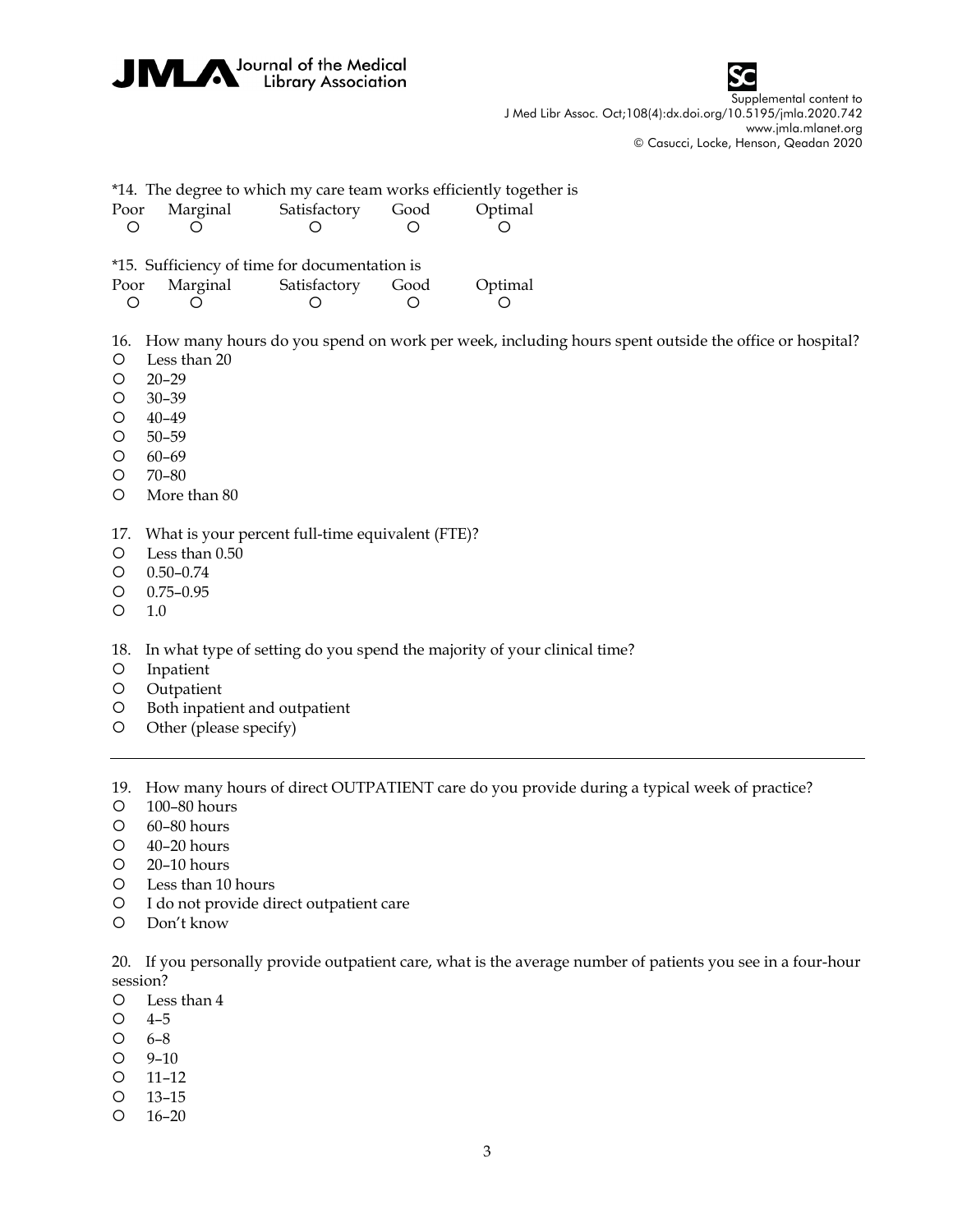



- More than 20
- $O$  N/A
- 21. How many hours of direct INPATIENT care do you provide during a typical week of practice?
- 100–80 hours
- 60–80 hours
- 40–20 hours
- Less than 20 hours
- I do not provide direct inpatient care
- Don't know
- 22. If you provide inpatient care, what is your average daily census?
- Less than 5
- 5–10
- 11–15
- 16–20
- 21–25
- $O$  26–30
- 31–35
- 36–40
- 41–45
- More than 45
- $O \quad N/A$

\*23. The amount of time I spend on the electronic medical record (EMR) at home is Minimal/none Modest Satisfactory Moderately high Excessive

 $\circ$   $\circ$   $\circ$   $\circ$   $\circ$   $\circ$ 

| *24. My proficiency with EMR use is |                            |                  |         |  |  |  |
|-------------------------------------|----------------------------|------------------|---------|--|--|--|
|                                     | Poor Marginal Satisfactory | Good             | Optimal |  |  |  |
|                                     | $\left( \right)$           | $\left( \right)$ |         |  |  |  |

\*25. I have recently experienced feelings of anxiety, depression, or irritability about practicing medicine Strongly disagree Disagree Neither agree nor disagree Agree Strongly agree  $\circ$   $\circ$   $\circ$   $\circ$   $\circ$   $\circ$ 

\*26. Please indicate the extent to which you feel supported/appreciated by each of the following groups:

|                                              | Strongly |          | Neither agree |       | Strongly |
|----------------------------------------------|----------|----------|---------------|-------|----------|
|                                              | disagree | Disagree | nor disagree  | Agree | agree    |
| Peers                                        | O        |          |               |       |          |
| Patients                                     | О        |          |               |       |          |
| Patients' families                           | О        |          |               |       |          |
| Immediate<br>supervisor/<br>department chair | О        |          |               |       |          |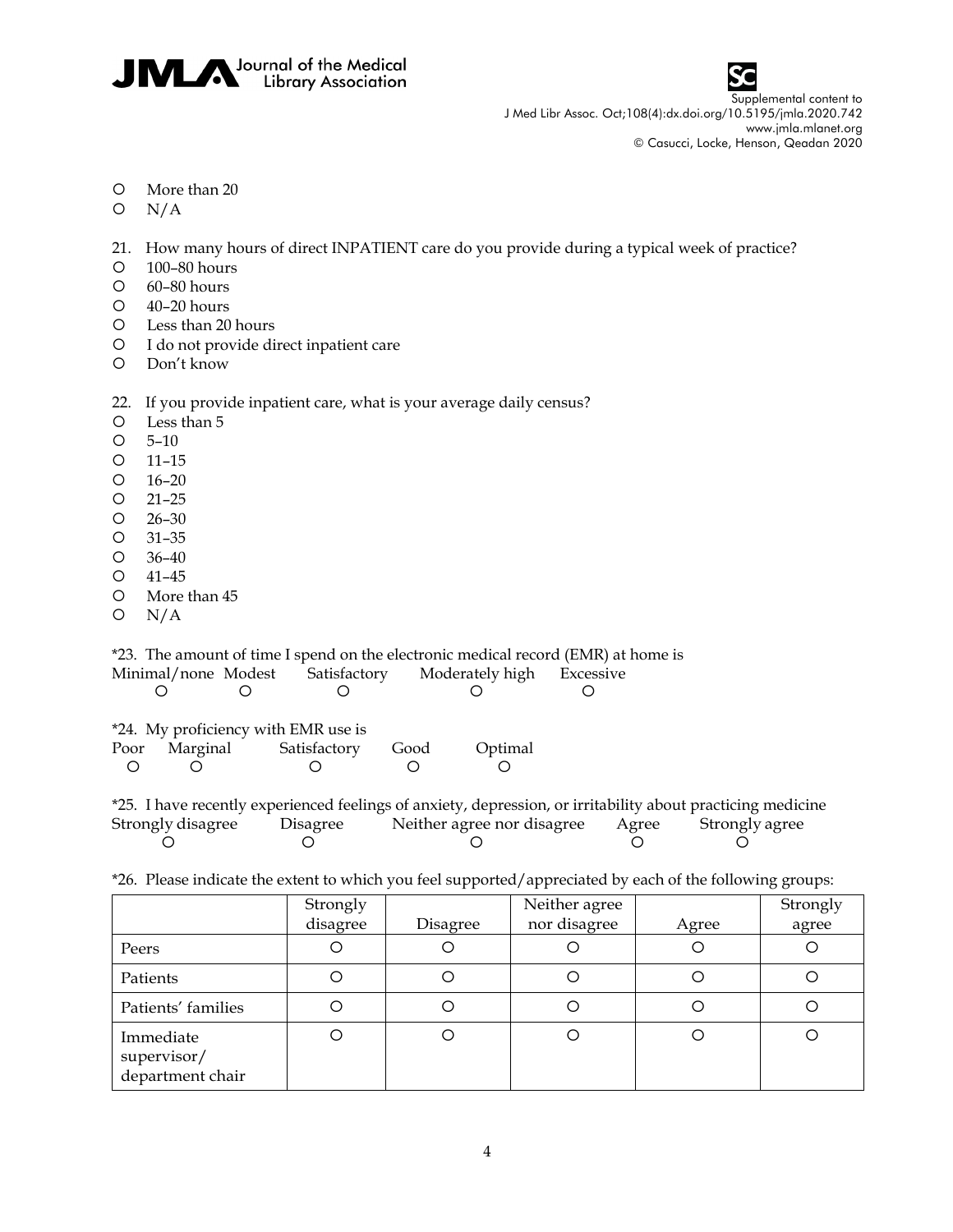



27. Which three of the following are the main sources of any dissatisfaction you may have experienced with practicing medicine? Please select up to three options

Electronic health record (EHR)/EMR

Workplace chaos

Insufficient staffing

Billing and coding

Meaningful use requirements prior authorizations

Lack of control of work and work environment

Excessive workload

Lack of meaningful work

- $\Box$  Other (please specify)
- 28. Which three of the following would improve your satisfaction with practicing medicine? Please select up to three options

Improved practice efficiency and better defined workflows

Reduced time spent on non-patient-care activities

Ability to delegate clerical tasks to trusted support staff

Ability to spend more time with patients and/or their families during appointments

More time for continuing education and/or research

Improved decision support

Ability to network more with peers

Other (please specify)

29. You indicated the following are sources of dissatisfaction you may have experienced with practicing medicine. Please rank the following with #1 being your primary source of dissatisfaction

 $\Box$  EHR/EMR

Workplace chaos

Insufficient staffing

Billing and coding

Meaningful use requirements prior authorizations

Lack of control of work and work environment

Excessive workload

Lack of meaningful work

30. Which three of the following would improve your satisfaction with practicing medicine? Please rank the following with #1 being the item that would most improve your satisfaction

Improved practice efficiency and better defined workflows

Reduced time spent on non-patient-care activities

Ability to delegate clerical tasks to trusted support staff

Ability to spend more time with patients and/or their families during appointments

More time for continuing education and/or research

Improved decision support

Ability to network more with peers

Other (please specify)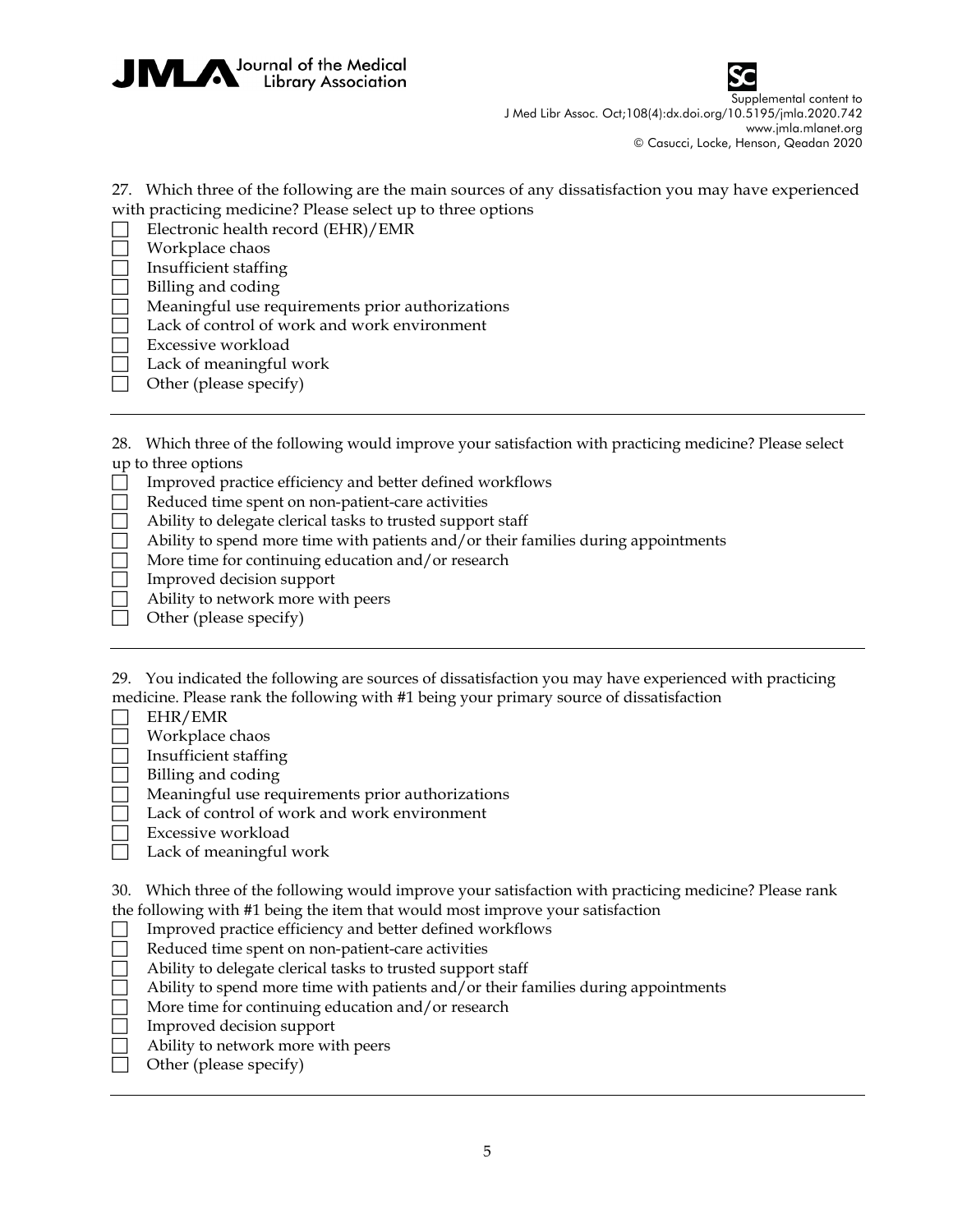



31. Rate your level of clinical support (includes master's [MA] and nurse support)

|     | Poor Marginal | Satisfactory | Good | Optimal |
|-----|---------------|--------------|------|---------|
| - 0 |               |              |      |         |

32. How many years have you been in practice since completing residency?

- 1–5 years
- 6–10 years
- 11–15 years
- 16–20 years
- More than 20 years

33. In which of the following ways do you document clinical information in your practice? Please select all that apply

- Team documentation/scribe
- Dictation to transcription
- Dictation to voice recognition
- I type my notes and/or use templates
- Other (please specify)

\*34. What is your terminal degree: medical degree/doctor of osteopathy (MD/DO), physician assistant (PA), advanced practice registered nurse (APRN), doctorate (PhD), doctor of pharmacy (PharmD), other (can choose more than one)

- MD/DO
- O PA
- APRN
- PhD
- Pharm D
- Other (please specify)

| *35. The degree to which my team works efficiently together is |               |                           |                  |                  |  |  |  |
|----------------------------------------------------------------|---------------|---------------------------|------------------|------------------|--|--|--|
|                                                                | Poor Marginal | Satisfactory Good Optimal |                  |                  |  |  |  |
| $\bigcap$                                                      |               | $\left( \right)$          | $\left( \right)$ | $\left( \right)$ |  |  |  |

| *36. I have recently experienced feelings of anxiety, depression, or irritability about my work |                 |                            |       |                |  |  |  |
|-------------------------------------------------------------------------------------------------|-----------------|----------------------------|-------|----------------|--|--|--|
| Strongly disagree                                                                               | <i>Disagree</i> | Neither agree nor disagree | Agree | Strongly agree |  |  |  |
|                                                                                                 |                 |                            |       |                |  |  |  |

| 37. Please indicate the extent to which you feel supported/appreciated by each of the following groups |  |  |
|--------------------------------------------------------------------------------------------------------|--|--|

| Peers                                      |  |  |  |
|--------------------------------------------|--|--|--|
| Immediate supervisor/department  <br>chair |  |  |  |

38. Which three of the following are the main sources of any dissatisfaction you may have experienced in your role in academics? Please select up to three options

Workplace chaos

Insufficient staffing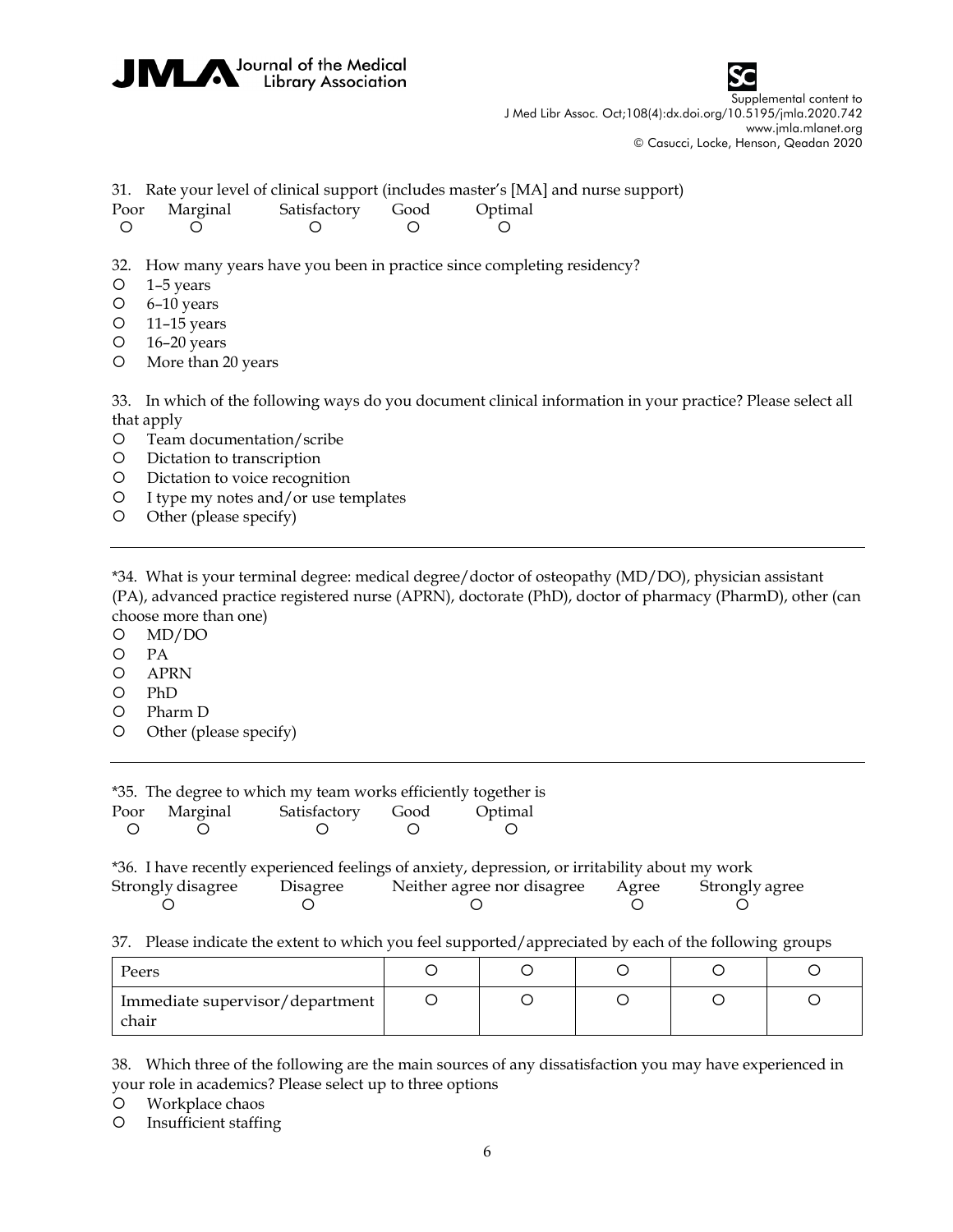



- Lack of control of work and work environment
- Excessive workload
- Lack of meaningful work
- Other (please specify)

39. Which three of the following would improve your satisfaction with your academic roles? Please select up to three options

- Improved team efficiency and better defined workflows
- Ability to delegate clerical tasks to trusted support staff
- More time for continuing education and/or research
- Ability to network more with peers
- Other (please specify)

40. You indicated the following are sources of dissatisfaction you may have experienced in your role in academics. Please rank the following with #1 being your primary source of dissatisfaction

- Workplace chaos
- Insufficient staffing
- Lack of control of work and work environment
- Excessive workload
- Lack of meaningful work

41. You indicated the following would improve your satisfaction with academic roles. Please rank the following with #1 being the item that would most improve your satisfaction

Improved team efficiency and better defined workflows

Ability to delegate clerical tasks to trusted support staff

- More time for continuing education and/or research
- Ability to network more with peers

42. How many hours do you spend on work per week, including hours spent outside the office?

- Less than 20
- $O$   $20-29$
- $O$  30–39
- 40–49
- 50–59
- 60–69
- 70–80
- More than 80
- 43. What is your percent FTE?
- Less than 0.50
- 0.50–0.74
- 0.75–0.95
- $O_1$  1.0
- 44. How many years since you completed your training?
- 1–5 years
- 6–10 years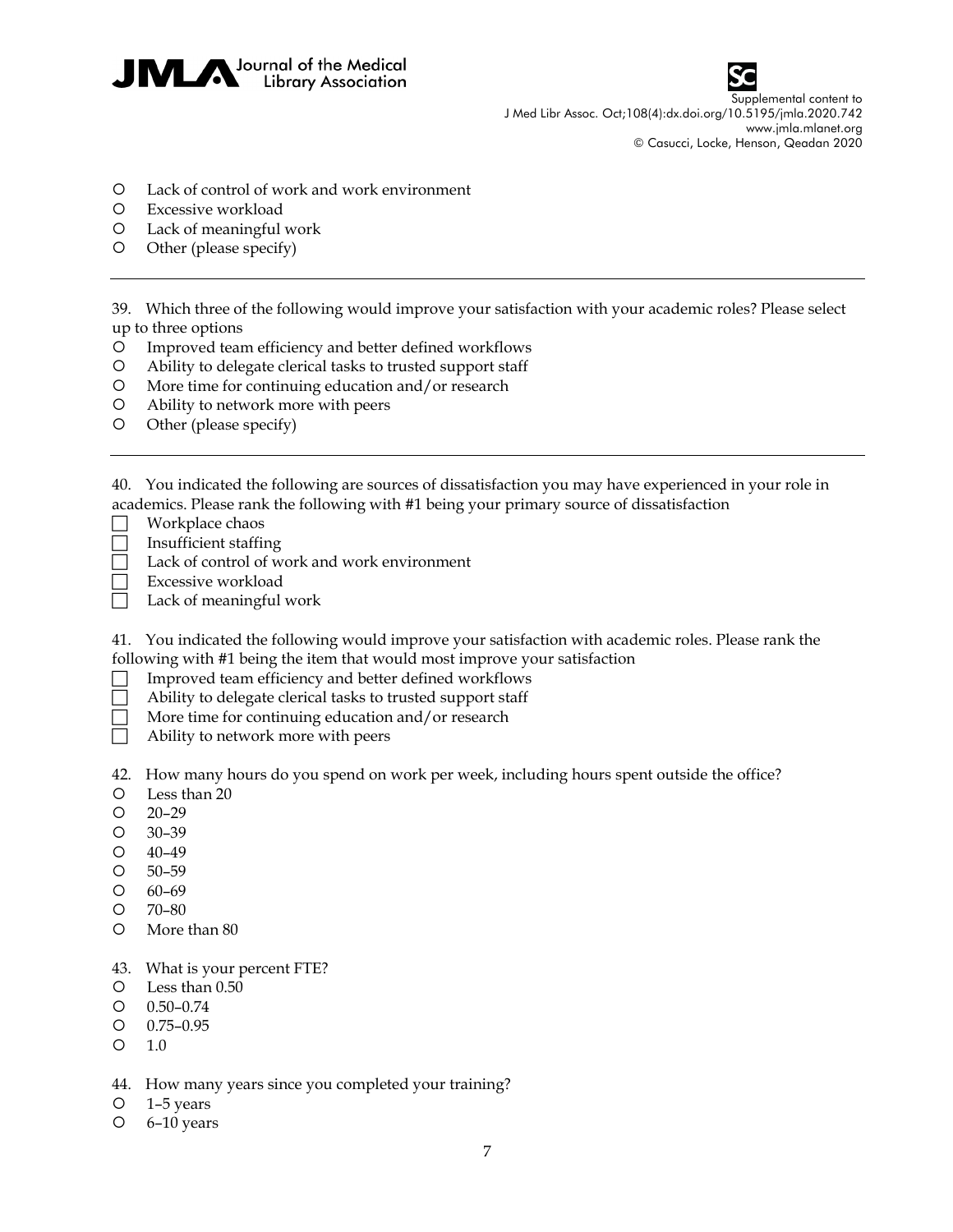



- 11–15 years
- 16–20 years
- More than 20 years

\*45. What is your terminal degree: MD/DO, PA, APRN, PHD, Pharm D, other (can choose more than one)

- MD/DO
- O PA
- APRN
- PhD
- Pharm D
- O Other (please specify)

Now that we've asked about your level of burnout and possible causes, we would like your opinion on what would be most useful to you as a part of a program to optimize wellness and faculty satisfaction.

|                                               | Minimally<br>valuable | Somewhat<br>valuable | Neutral | Valuable | Extremely<br>valuable |
|-----------------------------------------------|-----------------------|----------------------|---------|----------|-----------------------|
| Optimizing career trajectory                  |                       |                      |         |          |                       |
| Work-life balance                             |                       |                      | ⊂       |          |                       |
| Time management/<br>prioritization/delegation |                       |                      | ∩       |          |                       |
| Mindfulness training                          |                       |                      |         |          |                       |
| Session(s) on finding meaning<br>and purpose  |                       |                      |         |          |                       |

46. Leadership training/faculty development sessions focused on

47. If you find value in one or more of these sessions, when would be the most appropriate time to offer them? Please select all that apply

- During regularly scheduled meetings
- Department specific retreats
- Evenings and weekends
- Specific programs offered to interested faculty, such as through the Faculty Development Office

| 48. Structured mentorship program    |                                                    |         |          |                    |
|--------------------------------------|----------------------------------------------------|---------|----------|--------------------|
| Minimally valuable Somewhat valuable |                                                    | Neutral | Valuable | Extremely valuable |
|                                      |                                                    |         |          |                    |
| 49. Flexible work hours              |                                                    |         |          |                    |
| Minimally valuable                   | Somewhat valuable                                  | Neutral | Valuable | Extremely valuable |
|                                      |                                                    |         |          |                    |
|                                      | 50. Support for hiring/retaining part time faculty |         |          |                    |
| Minimally valuable Somewhat valuable |                                                    | Neutral | Valuable | Extremely valuable |
|                                      |                                                    |         |          |                    |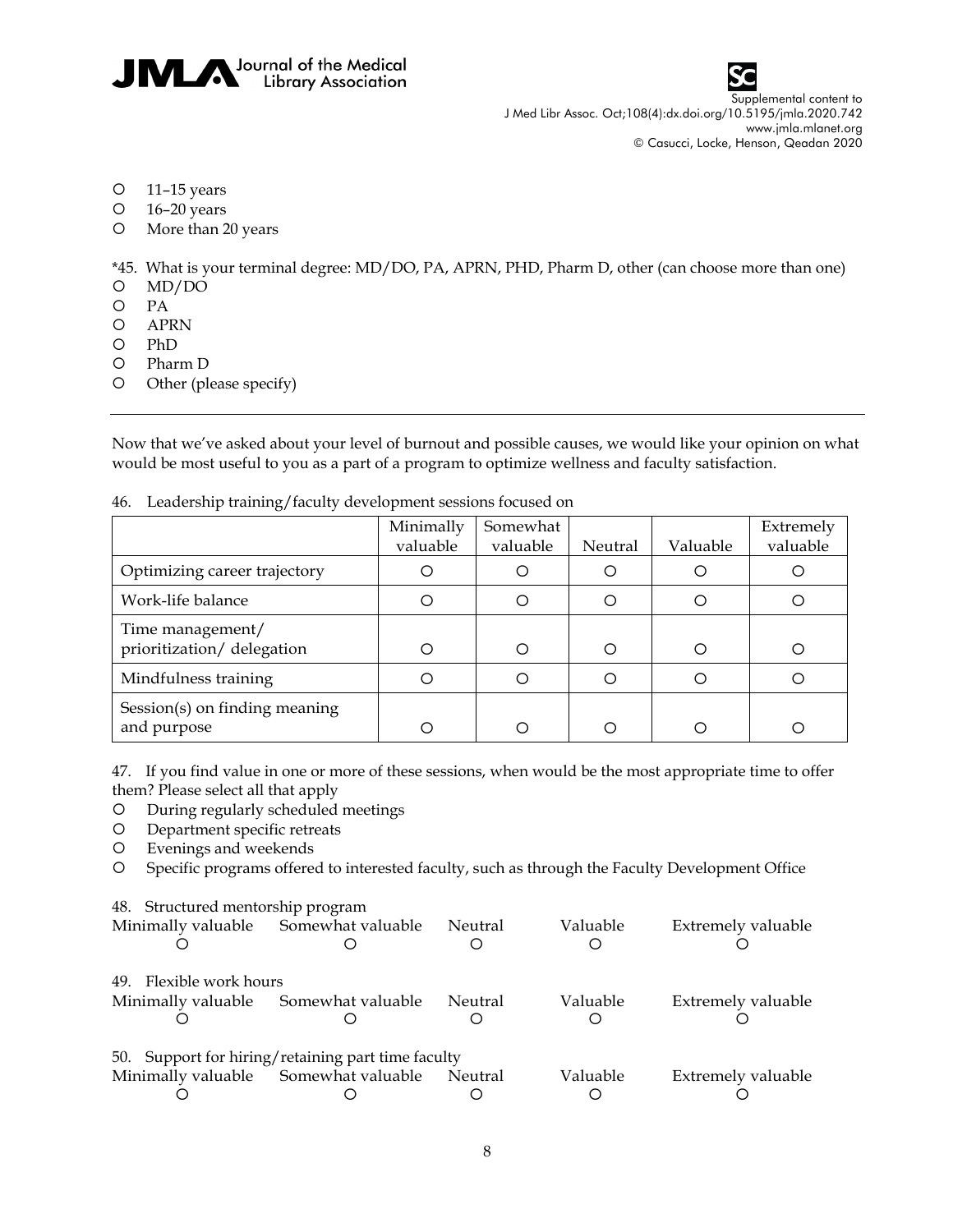



Supplemental content to J Med Libr Assoc. Oct;108(4):dx.doi.org/10.5195/jmla.2020.742 www.jmla.mlanet.org

© Casucci, Locke, Henson, Qeadan 2020

|                                                                                                   | reward accordingly (similar to the time banking program at Stanford)           |              |               | 51. Develop a structure to recognize and quantify academic work/educational efforts and reimburse or |  |  |
|---------------------------------------------------------------------------------------------------|--------------------------------------------------------------------------------|--------------|---------------|------------------------------------------------------------------------------------------------------|--|--|
| Minimally valuable                                                                                | Somewhat valuable                                                              | Neutral      | Valuable<br>O | Extremely valuable                                                                                   |  |  |
|                                                                                                   | 52. Informational sessions about faculty mental health and available resources |              |               |                                                                                                      |  |  |
| Minimally valuable                                                                                | Somewhat valuable                                                              | Neutral<br>∩ | Valuable<br>∩ | Extremely valuable                                                                                   |  |  |
| 53. Onsite child care<br>Minimally valuable                                                       | Somewhat valuable                                                              | Neutral<br>∩ | Valuable<br>∩ | Extremely valuable                                                                                   |  |  |
|                                                                                                   | 54. Focus on healthy foods at meetings/conferences                             |              |               |                                                                                                      |  |  |
| Minimally valuable                                                                                | Somewhat valuable                                                              | Neutral<br>◯ | Valuable<br>∩ | Extremely valuable                                                                                   |  |  |
| Minimally valuable                                                                                | 55. Educational sessions on nutrition/healthy eating<br>Somewhat valuable      | Neutral<br>∩ | Valuable      | Extremely valuable                                                                                   |  |  |
| 56. Onsite exercise facilities<br>Minimally valuable                                              | Somewhat valuable                                                              | Neutral      | Valuable      | Extremely valuable                                                                                   |  |  |
|                                                                                                   |                                                                                | O            | ∩             |                                                                                                      |  |  |
| 57. Increased bike-ability and walkability of workplace                                           |                                                                                |              |               |                                                                                                      |  |  |
| Minimally valuable                                                                                | Somewhat valuable                                                              | Neutral<br>∩ | Valuable<br>O | Extremely valuable                                                                                   |  |  |
| 58. Active workstations (e.g., treadmill desk)                                                    |                                                                                |              |               |                                                                                                      |  |  |
| Minimally valuable                                                                                | Somewhat valuable                                                              | Neutral<br>∩ | Valuable<br>∩ | Extremely valuable                                                                                   |  |  |
| 59. Department sponsored physically active group sessions for team building and personal wellness |                                                                                |              |               |                                                                                                      |  |  |
| Minimally valuable                                                                                | Somewhat valuable                                                              | Neutral<br>∩ | Valuable      | Extremely valuable                                                                                   |  |  |
| 60. Efforts to improve the physical space of your work environment                                |                                                                                |              |               |                                                                                                      |  |  |
| Minimally valuable<br>O                                                                           | Somewhat valuable<br>◯                                                         | Neutral<br>O | Valuable<br>O | Extremely valuable<br>◯                                                                              |  |  |